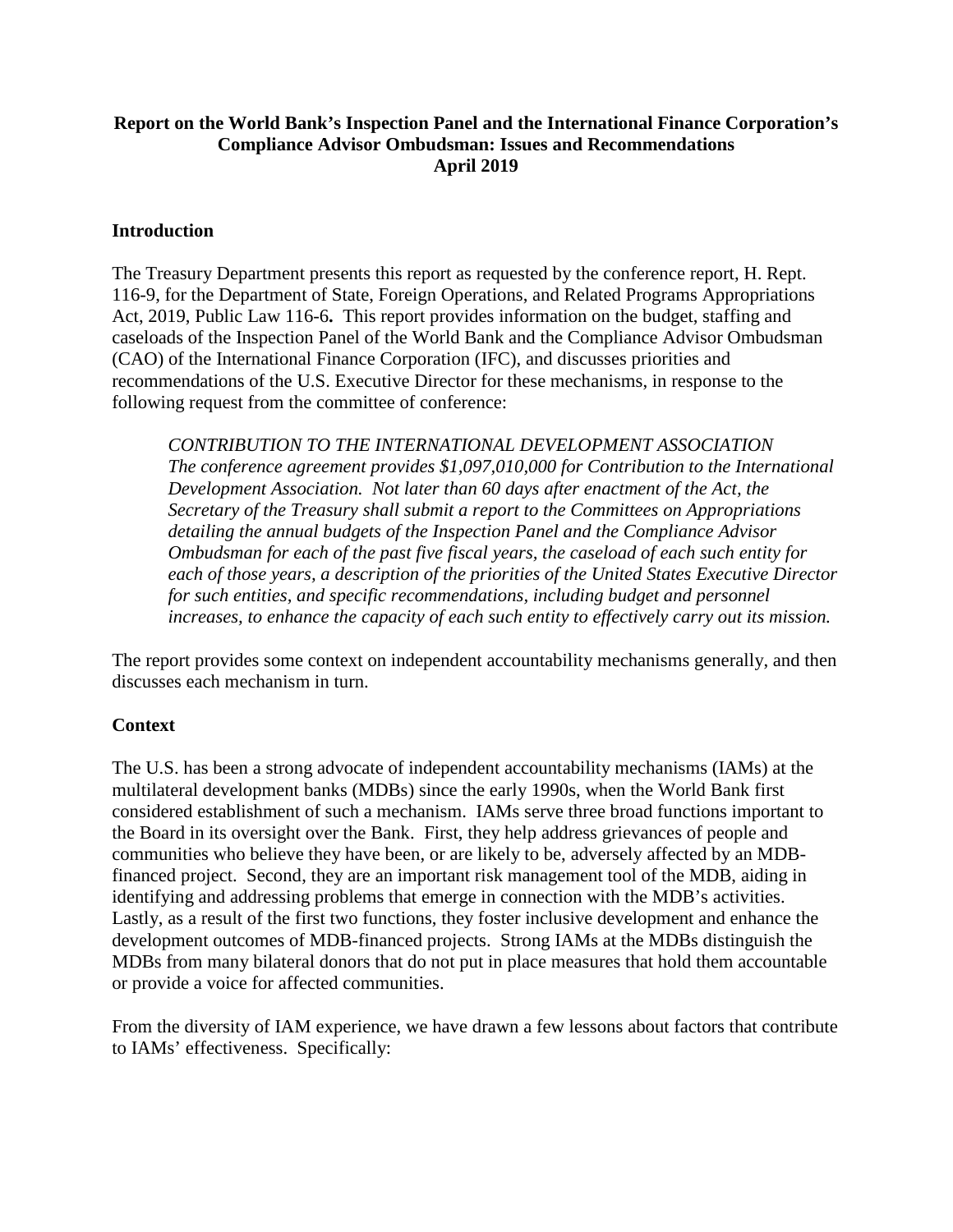- affected people and civil society organizations, and thus, to the IAMs' effectiveness. • Independence from MDB management is essential to IAMs' credibility with project-
- Compliance review, dispute resolution, monitoring, and the distillation of learnings from experience (advisory services) are inter-related functions that, when combined in an integrated way, make the IAMs more effective.
- • The above functions require an on-going institutional commitment to sufficient budget and staffing.
- • In compliance reviews in particular, IAMs can play a useful role in monitoring and implementation. However, a compliance review does not necessarily lead to satisfaction of a complainant's grievance. confirming implementation of a management action plan, or in identifying gaps in
- Project-affected people need to know that an IAM exists, in order to seek its services. Given valid fears about retaliation for making a complaint, IAMs and MDBs need to be proactive in preventing retaliation and acting promptly in cases where retaliation occurs.
- • IAMs can contribute to knowledge development and knowledge management. However, this is currently largely limited to "advisory" services and there is potential for IAMs to do more in this area.

### **The Inspection Panel[1](#page-1-0)**

 **Context.** The Inspection Panel was established in 1993 by the World Bank Board of Executive whether projects funded by the World Bank were consistent with World Bank policies.<sup>2</sup> Directors, with strong U.S. leadership so that the Board had an independent mechanism to assess

Budget. As shown in Table 1, the Inspection Panel's budget spent varies slightly from year to year, depending on the cases and specific activities undertaken in a given year. In the last five of \$4.1 million in FY 2018.<sup>[3,](#page-1-2)[4](#page-1-3)</sup> In FY 2018, the Panel's expenses slightly exceeded the Panel's budget and the net balance for FY 2019 is not yet available. The current budget supports a full- time Chairperson, two part-time members of the Panel, and nine full-time Secretariat staff. They are supplemented by additional consultants, as needed. The budget is included in the World Bank budget approved annually by the Board. years, the budget spent has varied from a low of \$3.2 million in World Bank FY 2015 to a high

 $\overline{a}$ 

<span id="page-1-0"></span> $1$  www.inspectionpanel.org

<span id="page-1-1"></span><sup>&</sup>lt;sup>2</sup> The Inspection Panel can review projects funded by the International Bank for Reconstruction and Development (IBRD) and the International Association for Development (IDA), the two principal arms of the World Bank that provide sovereign lending to governments.

<span id="page-1-2"></span> $3$  All references in this report to fiscal year "FY" refer to the World Bank Group fiscal year, which runs from July 1 to June 30.

<span id="page-1-3"></span>to June 30.<br><sup>4</sup> The increase in FY 2018 was due to a change in the way the World Bank Group allocates staff benefits in its budget documents. Starting in FY 2018, some benefits have been transferred to the budget of each unit.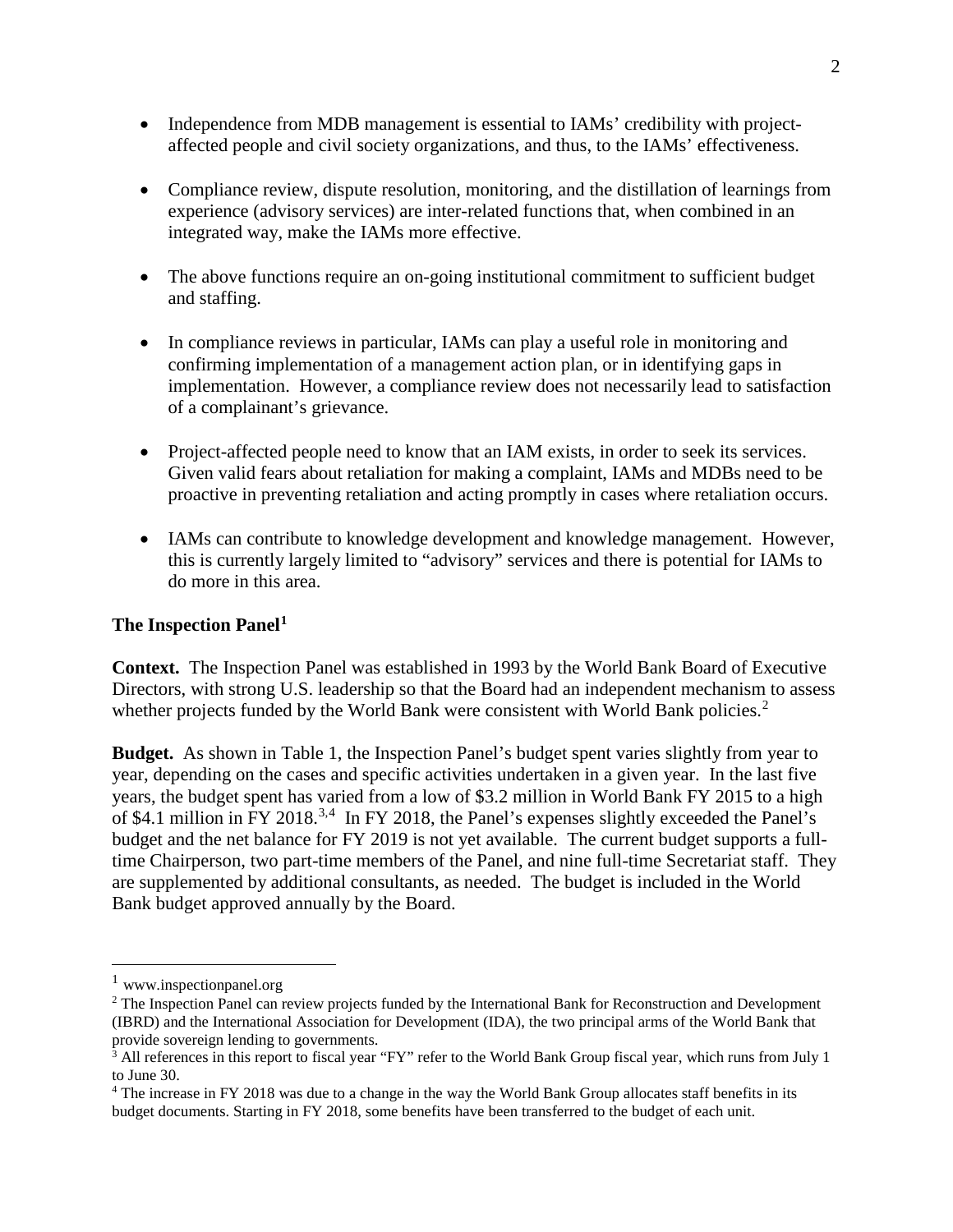|                          | FY 2014   | FY 2015   | FY 2016   | FY 2017   | FY 2018    | FY 2019    |
|--------------------------|-----------|-----------|-----------|-----------|------------|------------|
| <b>Salaries</b>          | 1,426,332 | 1,218,568 | 1,221,536 | 1,276,853 | 1,404,454  | n.a.       |
| <b>Benefits</b>          | 711,970   | 608,932   | 608,207   | 663,823   | 1,068,904  |            |
| Communications           |           |           |           |           |            |            |
| & IT Services            | 104,998   | 127,024   | 120,374   | 113,701   | 121,705    |            |
| Office Occupancy         | 176,820   | 176,157   | 174,511   | 174,270   | 188,166    |            |
| Equipment and            |           |           |           |           |            |            |
| <b>Building Services</b> | 217       |           | 2,054     | 103       | 552        |            |
| <b>Temporaries</b>       | 59,829    | 13,163    | 7,105     | 45,502    | 47,236     |            |
| Consultants              | 697,392   | 625,269   | 777,605   | 526,721   | 762,977    |            |
| Travel                   | 294,794   | 330,960   | 93,709    | 272,784   | 368,972    |            |
| Representation           |           |           |           |           |            |            |
| and Hospitality          | 14,956    | 7,773     | 11,854    | 11,915    | 14,020     |            |
| Publications             | 57,153    | 55,903    | 71,994    | 62,546    | 62,603     |            |
| Contractual              |           |           |           |           |            |            |
| <b>Services</b>          | 34,535    | 69,741    | 49,909    | 111,366   | 47,681     |            |
| <b>Other Expenses</b>    | 3,858     | 5,320     | 25,107    | 12,636    | 3,645      |            |
| <b>Budget spent</b>      | 3,582,854 | 3,238,810 | 3,463,965 | 3,272,220 | 4,090,915  |            |
| <b>Total Budget</b>      |           |           |           |           |            |            |
| Received                 | 3,625,879 | 3,667,198 | 3,760,000 | 3,704,000 | 4,000,000+ | 4,070,000+ |

 **Table 1: Inspection Panel Budget (FY 2014-FY 2019)** 

 **Source:** Inspection Panel, March 2019. **<sup>+</sup>**Reflects World Bank Group increase in allocation of benefits to each unit.

 the Panel receives a request for inspection, it determines if it can register a complaint and if it is information from Management when it registers a case. For eligible requests, the Panel assesses the request and the Management's response to the request, and makes a recommendation to the policies. If an investigation is recommended and the Board approves, the Panel proceeds. Many cases span more than one year. **Caseload.** The Panel's caseload is driven by the number and types of requests it receives. When eligible for an investigation of the Bank's compliance with its policies, requesting additional World Bank Board on whether to undertake an investigation of the Bank's compliance with its

 22 were registered. During this time, the Panel issued eight Investigation Reports (three in response to requests received in prior years and five for investigations in response to requests received during this period). It is currently working on two pending investigations reports anticipated this fiscal year or in early FY 2020. The number of projects considered by the each year. As shown in Table 2, since FY 2014, the number of requests registered in a fiscal year has stayed around three or four. The Panel has received 133 requests since the start of FY 2014, of which Inspection Panel is a very small fraction of the projects that the World Bank Group considers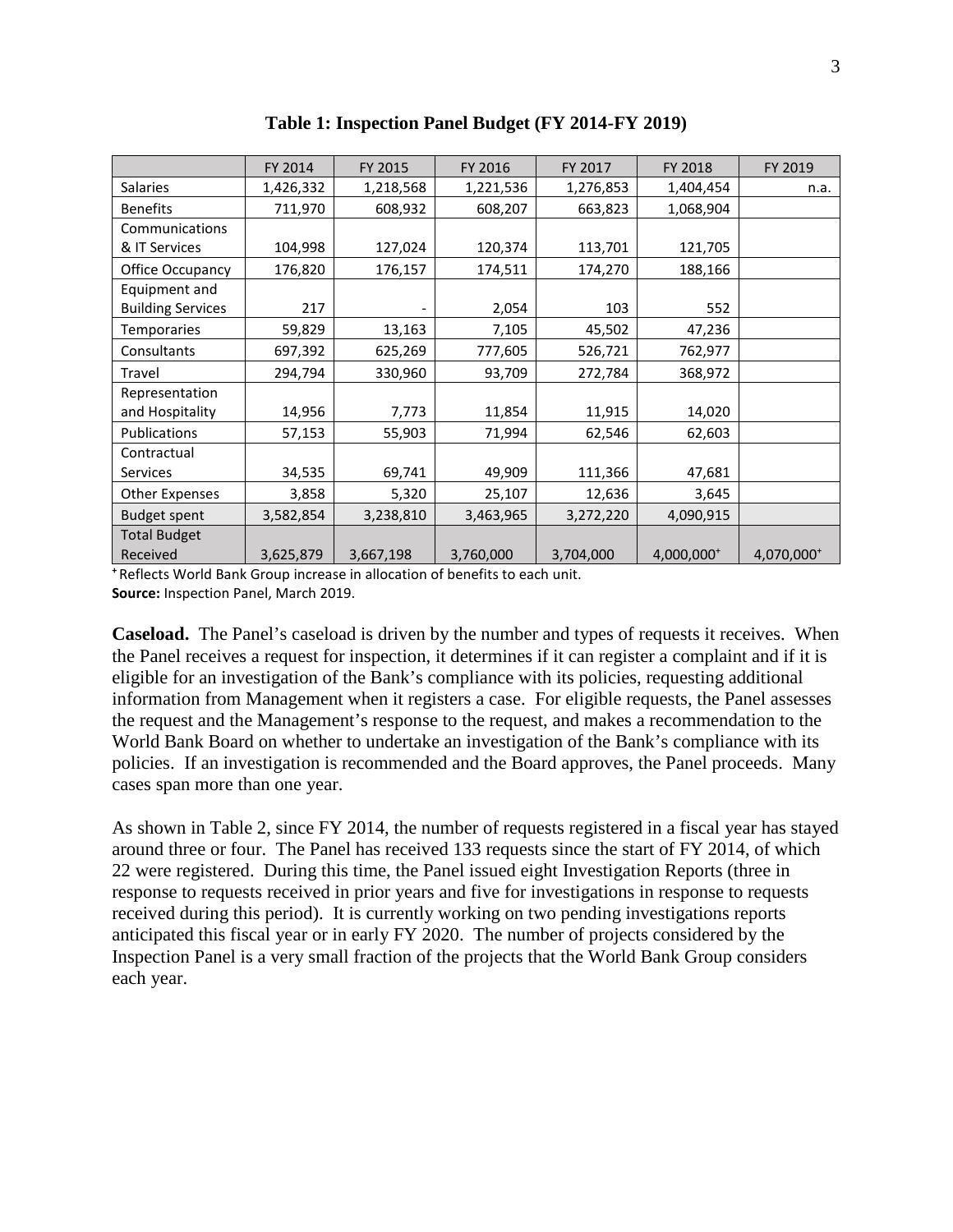|            | Not-admissible<br>based on initial<br>review <sup>5</sup> | Not registered <sup>6</sup> | Registered | Report and<br>Recommendation | Investigation<br>Report |
|------------|-----------------------------------------------------------|-----------------------------|------------|------------------------------|-------------------------|
| FY 2014    |                                                           |                             |            |                              |                         |
| FY 2015    | 6                                                         |                             |            |                              |                         |
| FY 2016    | 16                                                        |                             |            |                              |                         |
| FY 2017    | 18                                                        | 6                           |            |                              |                         |
| FY 2018    | 18                                                        |                             |            |                              |                         |
| FY 2019    | 21                                                        |                             |            |                              | $2^+$                   |
| (expected) |                                                           |                             |            |                              |                         |

**Table 2: Inspection Panel Caseload (FY 2014-FY 2019)** 

+ One report may be in early FY 2020.

### **Priorities and Recommendations.**

IAMs, it lacks some of the functions of the more-recently established IAMs at other MDBs. advisory function. With this function in place, we look for the Panel's role as a source of *Functions and governance.* While the Inspection Panel is the oldest and most established of the Accordingly, starting in 2017, the U.S. has supported a review of the Inspection Panel's toolkit, and some modest reforms were adopted in late 2018, including the establishment of a formal knowledge development and knowledge management to grow.

 other MDBs. Specifically, there are three tools that the Inspection Panel does not possess that other IAMs do: In 2019, the United States is working with other Board members and World Bank Management to support a continuation of the Panel reform process. Our goal in this process is to provide the Inspection Panel all necessary tools to successfully address complaints, on par with IAMs at

- • **Robust monitoring of Management Action Plans.[7](#page-3-2)** The Board needs the capacity to on the Board's behalf, and could be done on a risk-based basis (taking into account the monitor Management's Action Plans independently. The Inspection Panel should do this nature and severity of the case).
- • **Independent dispute resolution.** In some cases, the issue at hand is not necessarily a problem with non-compliance with Bank policy. Rather, it can be primarily a dispute essential component in successful dispute resolution. about a project's impacts on local people's lives and livelihoods, and a dispute resolution process mediated by a neutral party would be the best means to address the problem expeditiously. The Inspection Panel, given its independence from Management, could serve as that neutral third party and earn the trust of the complainants, which is an

<span id="page-3-0"></span> $\overline{a}$  disbursed, or the requester has not approached World Bank Management to resolve the problem. <sup>5</sup> Based on its initial review, the Panel determines that the request does not meet its basic "admissibility" requirements. The most common reasons are that the request is related to procurement, the project is closed or 95%

<span id="page-3-1"></span><sup>6</sup> Based on further review, the Panel determines that the request does not meet the basic "admissibility" requirements and issues a notice of non-registration.

<span id="page-3-2"></span><sup>&</sup>lt;sup>7</sup> When the Panel completes an investigation, Management is required to prepare an "Action Plan" detailing how it will address the findings of an investigation.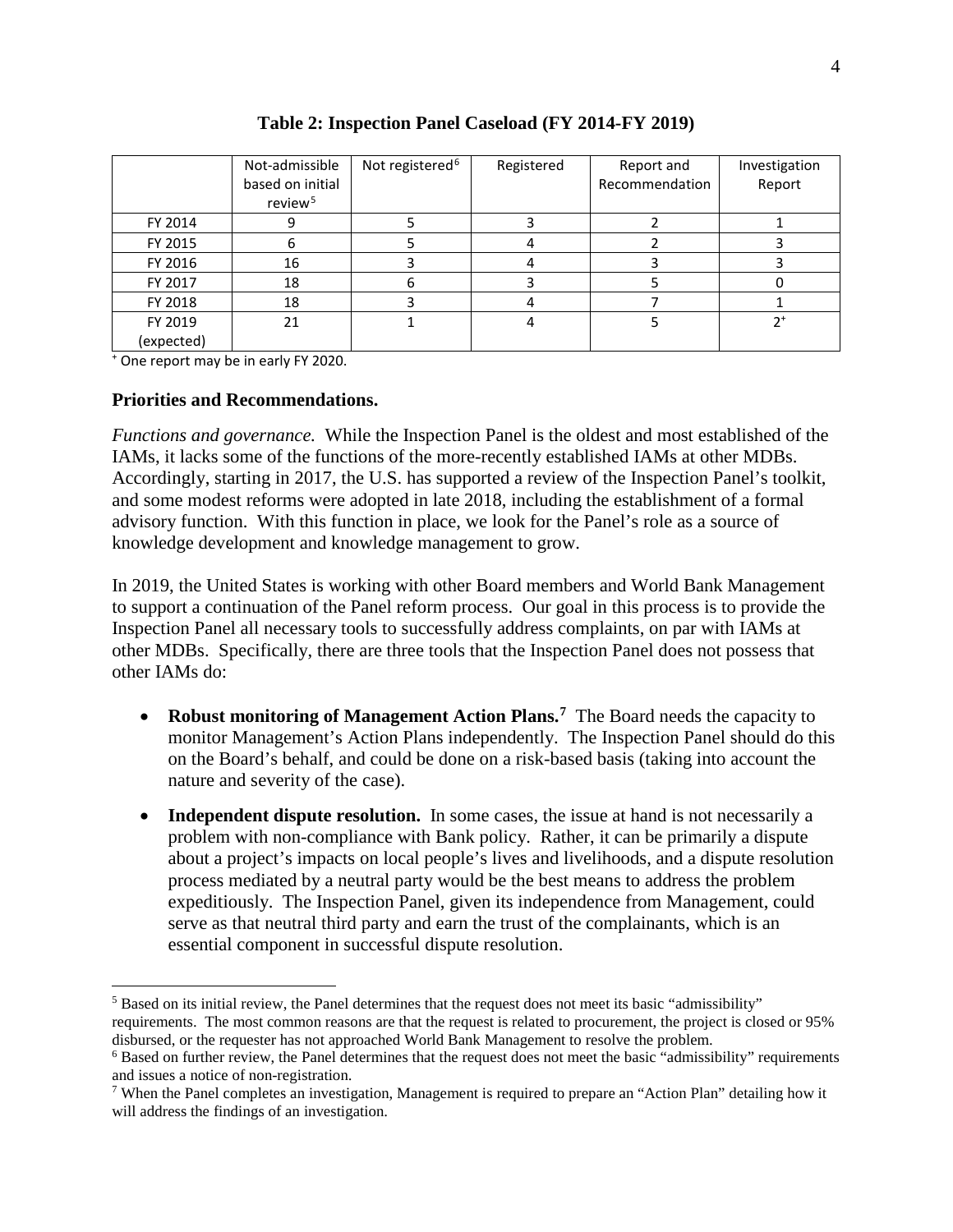• **Inspection Panel eligibility extended.** Currently, a project loses eligibility for Inspection Panel review after 95 percent of funds are disbursed. This constraint is the narrowest of all the MDBs and precludes eligibility for some projects for which harms materialize late in the implementation phase and there is still time to correct any problems. Hence, we support extending the eligibility for a period of time beyond the project closing date, as at other MDBs.

 *Budget and staffing:* While the Panel has accomplished important work with its current levels of funding and staff, a number of factors will likely increase the demands on the Inspection Panel and require additional funding and staff. These include potential new functions from the Panel modernization process discussed above, increased outreach, an increased number of more complex projects, and the Bank's plans to increase engagement in fragile and conflict- and violence-affected states where project implementation is often more difficult.

While it is difficult to predict future needs, we recommend that the Board carefully consider whether the Panel's budget is keeping up with the workload, the expectations, and the complexity of World Bank projects.

 On balance, for the FY 2020 budget, we recommend an increase in the Panel's budget with scope not being constrained by its current budget and staffing, This is clearly a risk, as shown by FY that the Bank is committed to the Panel and its new functions. In the longer term, we will for commensurate additional staff, for two reasons. First, this well help ensure that the Panel is 2018's data where the Panel's expenses exceeded budget. Second, this will accommodate an increase in the Panel's workload associated with new functions and will send an important signal advocate as needed for appropriate budget increases so that the Panel's can satisfactorily carry out its tasks.

### **The Compliance Advisor Ombudsman[8](#page-4-0)**

 **Context.** The CAO was established in 1999 by the Boards of the International Finance U.S. leadership, to serve three roles: (i) to assess whether IFC/MIGA projects were consistent MIGA projects; and (iii) to provide independent advice to the IFC and MIGA President and Corporation (IFC)<sup>9</sup> and the Multilateral Investment Guarantee Agency (MIGA)<sup>10</sup>, with strong with their policies; (ii) to work with complainants to help resolve grievances about IFC and Management on environmental and social issues.

**Budget.** As shown in Table 3, the CAO's expenses vary depending on its case load and specific CAO has three funding sources, also reflected in Table 3. These are: activities in each year. Since FY 2014, budget has risen from \$4.9 million to \$6.3 million. The

1. A base administrative budget;

 $\overline{a}$ 

<span id="page-4-1"></span><span id="page-4-0"></span> developing countries. <sup>8</sup> www.cao-ombudsman.org<br><sup>9</sup> As part of the World Bank Group, the IFC supports development through its lending to private sector clients in

<span id="page-4-2"></span> investors seeking to protect their investments against political and non-commercial risks in developing countries. <sup>10</sup> Also part of the World Bank Group, MIGA offers political risk insurance and credit enhancement guarantees to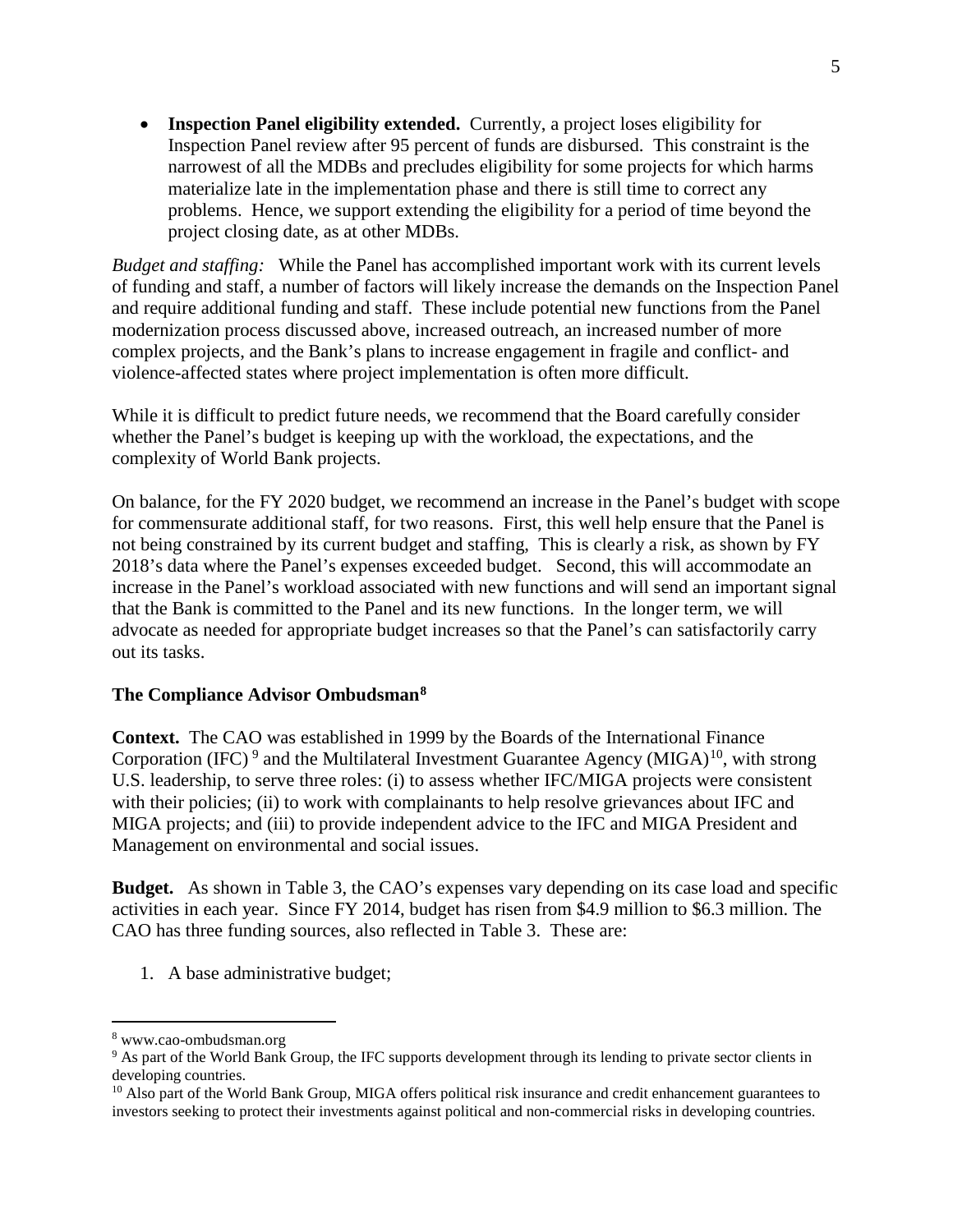- and requested if needed during the fiscal year); and 2. A supplemental budget allocation of \$475,000 (available since 2014 without conditions
- 3. The CAO's Environmental/Social Mediation and Conflict Resolution Contingency Fund of up to \$1 million annually, to be used for specific, multi-year requirements under dispute resolution, jointly funded by IFC and MIGA.

 This budget supports staff in each of the CAO's functions -- dispute resolution, compliance review and advisory -- as well as its front office, for a total of 22 CAO staff in FY 2019. In addition, it supports a roster of mediators and consultants who are called upon as needed.

 Since 1999, the CAO's budget has been approved by the World Bank Group President and the Board has not been involved. As part of the effort to increase the independence of the CAO, starting with the FY20 budget cycle, the President, will submit the CAO budget request to the Board for review, advice, and direction prior to approval.

|                                             | FY 2014   | FY 2015   | FY 2016   | FY 2017   | FY 2018   | FY 2019     |
|---------------------------------------------|-----------|-----------|-----------|-----------|-----------|-------------|
|                                             |           |           |           |           |           | (estimate)  |
| <b>Salaries</b>                             | 1,688,869 | 1,738,494 | 1,813,978 | 2,337,519 | 2,525,668 | n.a.        |
| <b>Travel</b>                               | 991,206   | 627,625   | 639,296   | 541,592   | 390,071   |             |
| <b>Benefits</b>                             | 844,434   | 881,610   | 904,232   | 1,178,796 | 1,216,101 |             |
| Consultants                                 | 788,723   | 726,959   | 1,019,865 | 871,681   | 698,904   |             |
| Contractual<br><b>Services</b>              | 399,341   | 203,261   | 415,876   | 253,341   | 302,186   |             |
| Publications                                | 69,431    | 57,741    | 97,617    | 62,338    | 99,543    |             |
| Communications<br>& IT                      | 49,475    | 34,969    | 26,875    | 38,440    | 53,265    |             |
| Equipment and<br>building services          | 34,192    | 5,749     | 21,554    | 25,389    | 6,227     |             |
| Temporaries                                 | 23,291    | 41,348    | 53,270    | 60,752    | 55,423    |             |
| Representation<br>and hospitality           | 3,925     | 11,427    | 26,180    | 3,391     | 5,483     |             |
| <b>Base and</b><br>supplemental<br>expensed | 4,892,887 | 4,329,182 | 5,018,743 | 5,373,239 | 5,352,870 |             |
| Contingency Fund<br>expensed                | 799,929   | 732,580   | 877,496   | 907,895   | 859,424   |             |
| Non-recurring<br>expensed                   |           |           |           |           | 126,020+  |             |
| <b>Total expensed</b>                       | 5,692,816 | 5,061,762 | 5,896,239 | 6,278,237 | 6,338,314 | 6,974,000   |
| <b>Base budget</b><br>allocation            | 4,519,305 | 4,492,901 | 4,827,345 | 5,092,849 | 5,178,884 | 5,818,000** |
| Supplement<br>allocation                    | 398,000   | 0         | 475,000   | 282,869   | 175,000   | 310,000     |
| Contingency Fund<br>allocation              | 800,000   | 800,000   | 1,000,000 | 907,895   | 883,382   | 856,000     |
| <b>Total available</b>                      | 5,717,305 | 5,292,901 | 6,179,841 | 6,283,613 | 6,387,266 | 6,984,000   |

 **Table 3: CAO Budget (FY 2014-FY 2019)**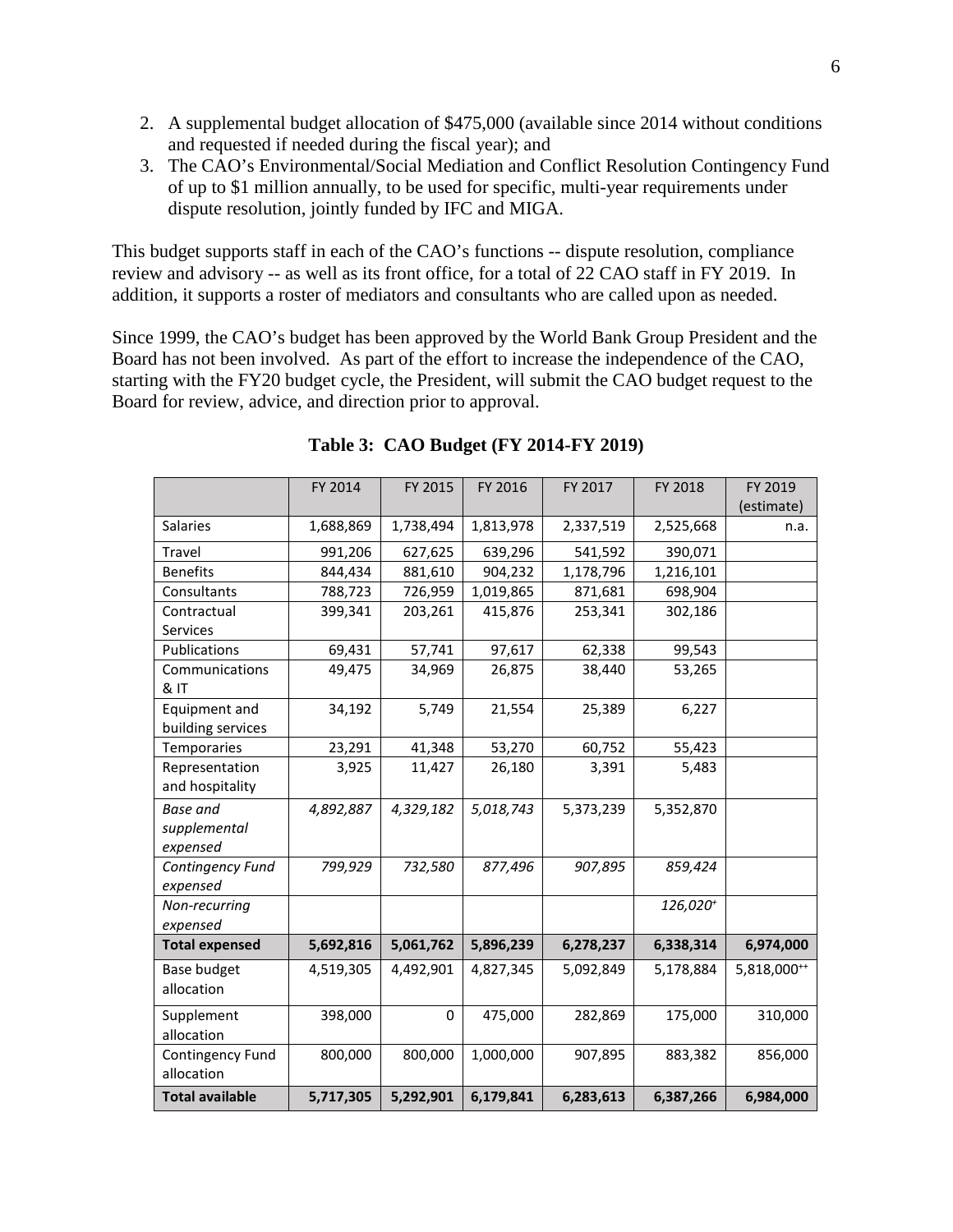+ FY18 non-recurring funding request: \$150,000 for mediator summit, of which \$126,000 was expensed.<br>++ Reflects World Bank Group increase in allocation of benefits to each unit.

Source: CAO Annual Reports and CAO, March 2019

Caseload. The CAO's caseload is driven by the complaints it receives. For each complaint, the CAO assesses its eligibility<sup>[11](#page-6-0)</sup>. An eligible case then proceeds to an assessment phase which determines whether a dispute resolution or compliance process is initiated. In a dispute first conducts an appraisal to determine whether an investigation is merited. If so, the CAO the Board agreed that in this process, the President would submit the report to the IFC/MIGA Boards for review, advice, and direction. (As of this writing, only one CAO report has gone to the Board under the new process.) The President or Board may request IFC/MIGA Management year. resolution process, the CAO works with the complainant(s) and the IFC/MIGA project sponsor as a neutral third party to help find joint solutions to problems. In compliance review, the CAO conducts an investigation and delivers its findings, together with IFC/MIGA's Management response and any action plan, to the President of the World Bank Group. The President clears the report and response/action plan for public disclosure. Starting in fall 2018, Management and develop an enhanced action plan to address the CAO's findings. Once a dispute resolution or compliance process is completed, the CAO monitors implementation of the resulting agreement or action plan. Depending on the timing and complexity of a case, including whether it undergoes both a dispute resolution and compliance process, the CAO's work on it can exceed a

 from 9-16 per year. However, in each year, a substantial number of cases are carried over from the previous year. The result over the last five years has been a total annual caseload ranging from 46-57, with the majority of cases carried over from a previous year in monitoring. The As shown in Table 4, since FY 2014, the number of new eligible cases each year has ranged volume of carried cases reflects a growth in complex cases received by CAO, most of which have been multi-year engagements. Complex cases involve large numbers of stakeholders and issues; large-scale projects or multiple dispersed projects; complex financing structures; and/or fragmented community groups, often in remote and conflict-affected locations. These cases are resource intensive, particularly while in assessment and dispute resolution, and require significant staff and consultant inputs. Managing this complex caseload effectively has been a strategic priority for CAO.

<span id="page-6-0"></span><sup>&</sup>lt;u>.</u> IFC and/or MIGA project or one being actively considered by IFC and/or MIGA; ii) raises environmental and/or <sup>11</sup> The CAO has three eligibility criteria for new complaints to be accepted. The complaint: (i) relates to an existing social concerns; and iii) is filed by an affected community member(s) or those mandated to represent them).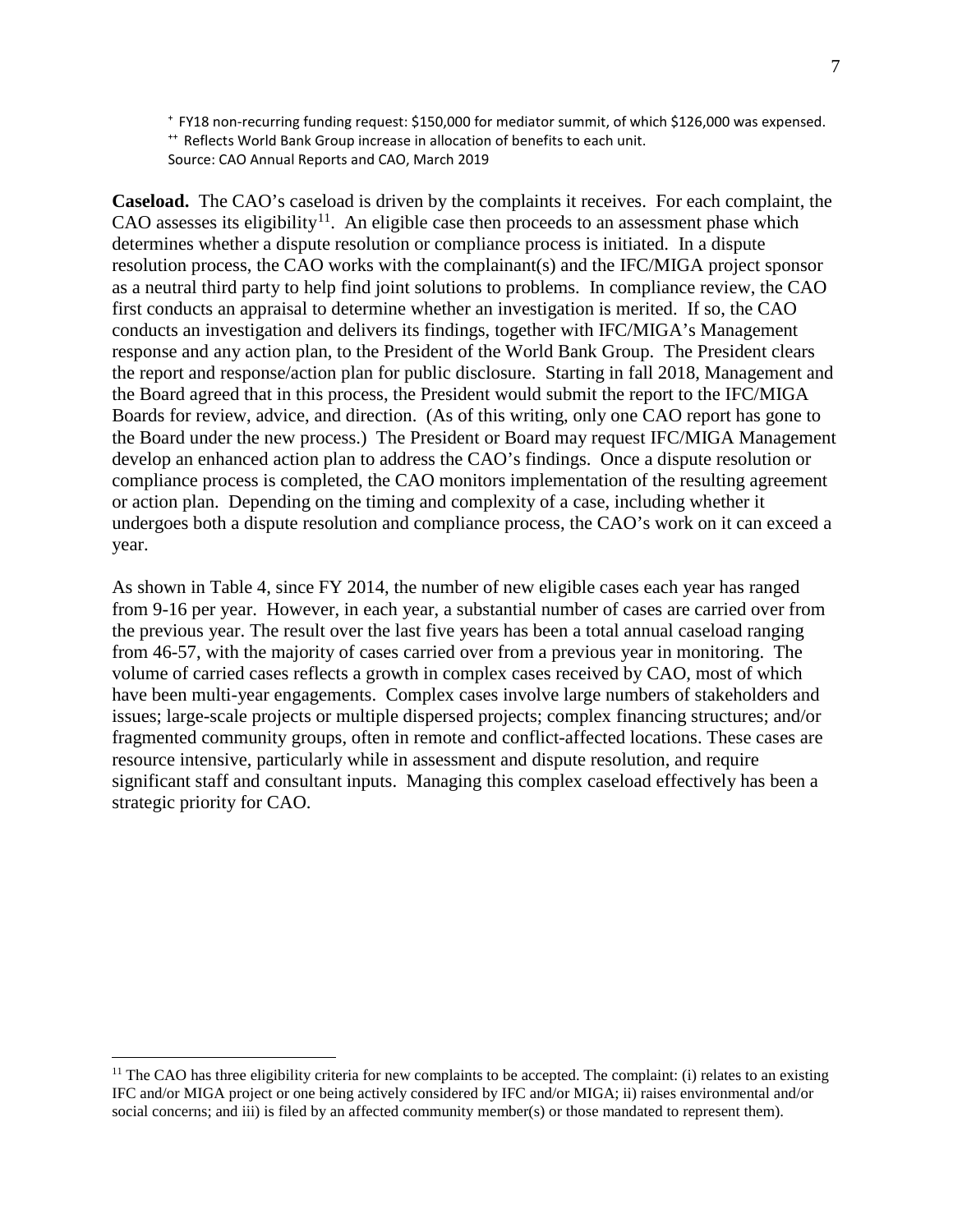| <b>Fiscal</b> | <b>Total</b>   | Cases          | <b>New Eligible</b> | <b>New</b>        | Cases         |
|---------------|----------------|----------------|---------------------|-------------------|---------------|
| Year          | Cases          | <b>Carried</b> | <b>Complaints</b>   | Ineligible        | <b>Closed</b> |
|               | <b>Handled</b> | Over           |                     | <b>Complaints</b> |               |
| FY 2014       | 46             | 35             | 11                  | 16                | 7             |
| FY 2015       | 51             | 35             | 16                  | 9                 | 12            |
| FY 2016       | 47             | 38             | 9                   | 17                | 4             |
| FY 2017       | 51             | 39             | 12                  | 17                | 5             |
| FY 2018       | 55             | 41             | 14                  | 14                |               |
| FY 2019       | 57             | 48             | 9                   | 5                 |               |
| (to           |                |                |                     |                   |               |
| date)         |                |                |                     |                   |               |

**Table 4: CAO Caseload (FY 2014-FY 2019)[12](#page-7-0)** 

Source: CAO, March 2019

As shown in Table 5, the increase in caseload starting around FY2012 has not been matched by a commensurate increase in funding.



**Table 5: CAO Caseload and Budget Trends, FY 2000-FY 2018** 

#### **Priorities and Recommendations.**

 $\overline{a}$ 

*Functions and governance.* The CAO was established with the full suite of functions – compliance review (including monitoring the implementation of Management Action Plans), dispute resolution (including monitoring the implementation of a dispute resolution agreement),

Source: CAO, March 2019.

<span id="page-7-0"></span> $12$  The caseload data reflect the status of cases at the end of the fiscal year, and takes into account the merging of the period under review, the number of cases in compliance review has exceeded the number in dispute resolution. related complaints into a single complaint for purposes of a compliance process. As a result, the case numbers are lower than if each case were counted individually and do not necessarily add up arithmetically. Every year during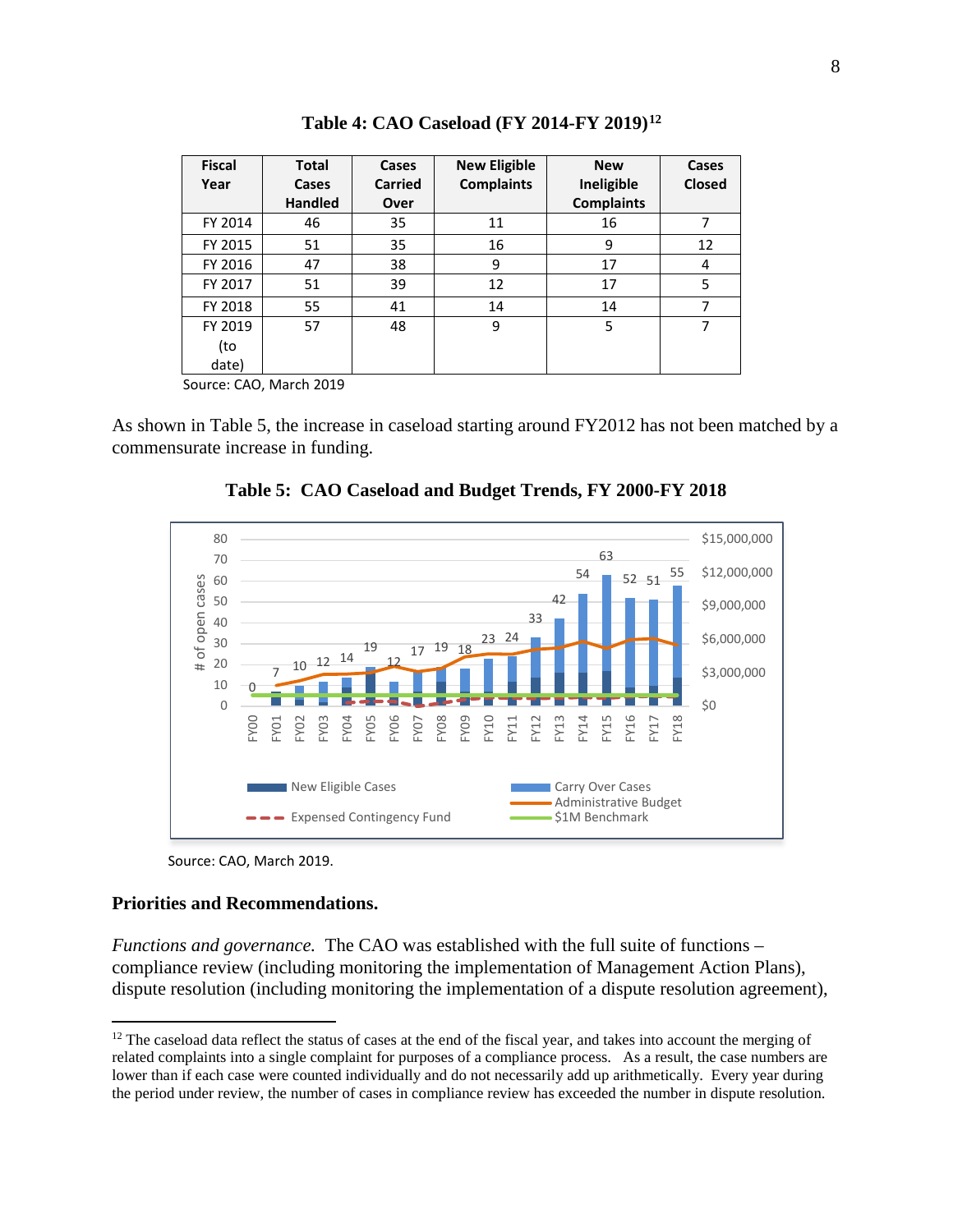and an advisory function. The CAO is seen as a leader among IAMs for the quality of its work.  However, it continues to face important challenges, and the recent *Jam v. IFC* Supreme Court case has focused attention on the CAO and the broader accountability system at the IFC and MIGA.

 In this context, the CAO, IFC and MIGA Management, and the IFC and MIGA Board of Executive Directors are considering an external review of IFC and MIGA's accountability system. The process is advancing and at the time of this writing we are optimistic that a review will take place this year that will look at the IFC's accountability system as a whole, including Management's role in addition to the CAO, and that this review will consider input from a broad range of stakeholders.

Below are some key issues that IFC and MIGA and its accountability system need to consider and our preliminary views:

- World Bank Group. While this reporting line gives the CAO independence from the IFC and MIGA CEOs, if the CAO reported to the Board, the Board could take a stronger role President. • **CAO reporting lines.** The review should consider the question of whether the CAO (in its entirety) should report to the Board. The CAO now reports to the President of the in overseeing Management's responses and supporting the CAO budget. While there are benefits to the current reporting lines, on balance, we believe that the CAO should report to the Board. However, to maintain the functional integrity of the CAO, we believe it important that the CAO's reporting lines should not be split between the Board and the
- **Redress.** The review should consider whether the IFC should do more to promote established for this purpose. The IFC could consider options for the establishment of redress for harms done, and potentially look at whether a funding mechanism should be contingency resources, whether on a project, client or portfolio basis.
- • **Strengthening project-affected people's engagement.** The review should consider Plan, and conduct better outreach to project-affected communities to be sure they are measures to strengthen project-affected people's engagement in the CAO process. For example, IFC should consult with complainants in developing its Management Action aware of the CAO and its services. In addition, the IFC should take a stronger position against retaliation for questioning or speaking out against a project; this is a broader issue than submission of complaints to the CAO.
- • **Management responses to CAO findings.** The Management should agree to respond systematically and thoroughly to all CAO findings so that the Management Action Plan reflects Management's best effort to improve all areas of the project where CAO found weaknesses.